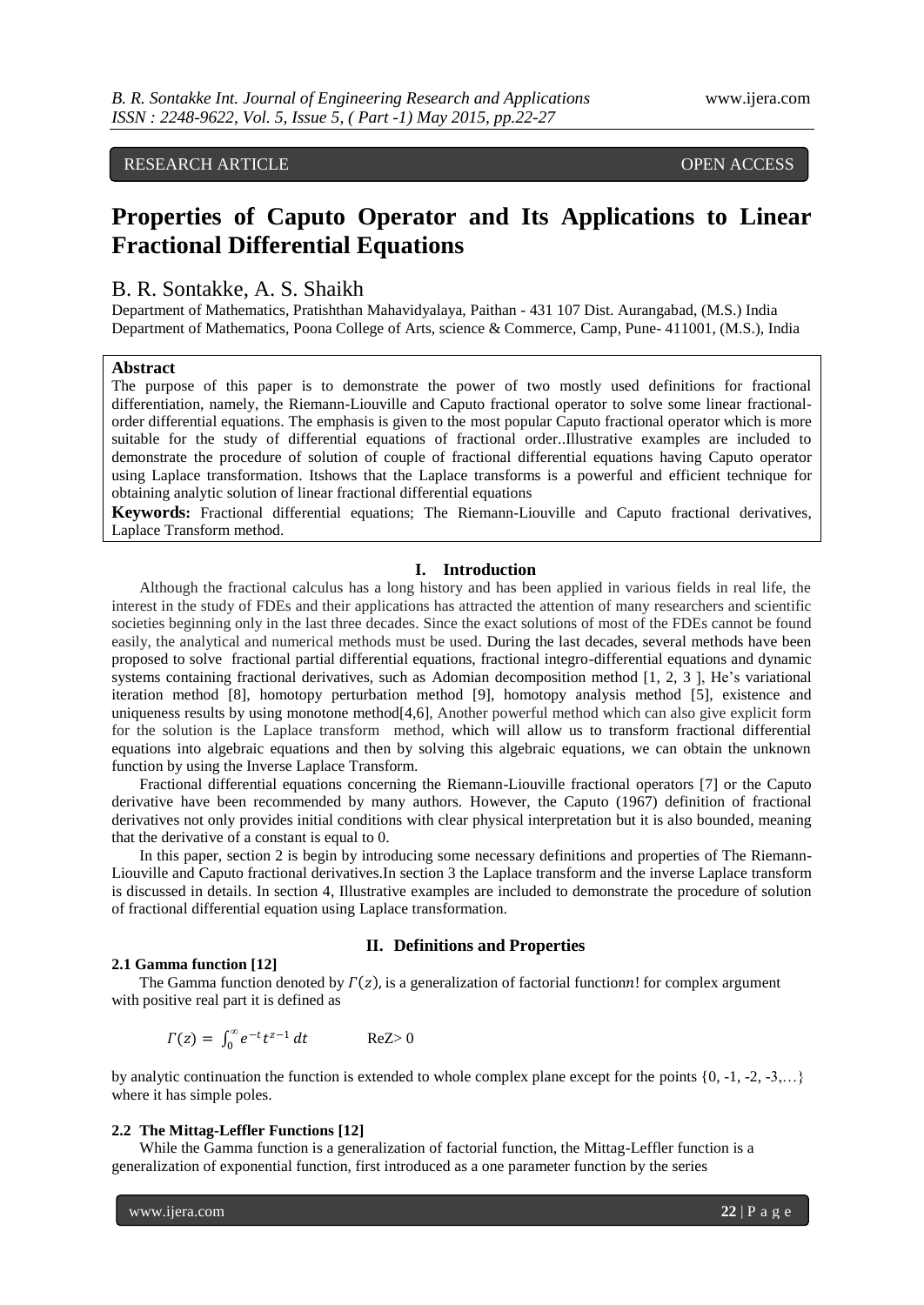$$
E_{\alpha}(z) = \sum_{k=0}^{\infty} \frac{z^k}{\Gamma(\alpha k + 1)}, \quad \alpha > 0, \ \alpha \in R, \ z \in C
$$

Later the two parameter generalization introduced by Agarwal

$$
E_{\alpha,\beta}(z) = \sum_{k=0}^{\infty} \frac{z^k}{\Gamma(\alpha k + \beta)}, \quad \alpha, \beta > 0, \quad \alpha, \beta \in R
$$

# **2.2 The Riemann-Liouville and Caputo Fractional Fractional Differential operator**

(a) Suppose that  $\alpha > 0$ ,  $t > a$ ,  $\alpha$ ,  $a$ ,  $t \in R$ . Then fractional operator

$$
D^{\alpha}f(t) = \frac{1}{\Gamma(n-\alpha)}\frac{d^n}{dt^n} \int\limits_{-\infty}^t \frac{f(x)}{(t-x)^{\alpha+1-n}} dx; \qquad n-1 < \alpha < n
$$

 is called the Riemann-Liouville fractional derivative or Riemann-Liouville fractional differential operator of order  $\alpha$ .

(b) Another definition that can be used to compute a differ integral was introduced by Caputo in the 1960s. The benefit of using the Caputo definition is that it not only allows for the consideration of easily interpreted initial conditions, but it is also bounded, meaning that the derivative of a constant is equal to 0. Suppose that  $\alpha > 0, t > a, \alpha, a, t \in R$ . Then fractional operator

$$
D_*^{\alpha}f(t) = \frac{1}{\Gamma(n-\alpha)} \int\limits_{0}^{t} \frac{f^{(n)}(x)}{(t-x)^{\alpha+1-n}} dx \qquad n-1 < \alpha < n
$$

is called the Caputo fractional derivative or Caputo fractional differential operator of order  $\alpha$  [10]

# **2.3 Properties of Caputo Fractional Differential operator**

#### **Representation**

Let  $n-1 < \alpha < n, n \in \mathbb{N}$ ,  $\alpha \in \mathbb{R}$  and  $f(t)$  be such that  $D_*^{\alpha}f(t)$  exist. then

$$
D_*^{\alpha}f(t)=I^{n-\alpha}D^nf(t)
$$

This means that the Caputo fractional operator is equivalent to  $(n - \alpha)$  fold integration after  $n^{th}$  order differentiation. While Riemann-Liouville fractional derivative is equivalent to the composition of same operator but in reverse order.

# **Interpolation**

Let  $n-1 < \alpha < n, n \in \mathbb{N}$ ,  $\alpha \in \mathbb{R}$  and  $f(t)$  be such that  $D_*^{\alpha}f(t)$  exist. Then following properties hold for the Caputo operator.

$$
\lim_{\alpha \to n} D_*^{\alpha} f(t) = f^{(n)}(t),
$$
  

$$
\lim_{\alpha \to n-1} D_*^{\alpha} f(t) = f^{(n-1)}(t) - f^{(n-1)}(0)
$$

#### **Linearity:**

Let  $n - 1 < \alpha < n, n \in N$ ,  $\alpha$ ,  $\lambda \in C$  and functions f(t) and g(t) be such that both

 $D^{\alpha}$  f(t) and  $D_*^{\alpha}$  g(t) exist. the Caputo fractional derivative is a linear operator, i. e.

$$
D_*^{\alpha}(\lambda f(t) + g(t)) = \lambda D_*^{\alpha} f(t) + D_*^{\alpha} g(t)
$$

#### **Non-commutation**

Let  $n-1 < \alpha < n$ , m,  $n \in \mathbb{N}$ ,  $\alpha \in \mathbb{R}$  and the function  $f(t)$  is such that  $D_*^{\alpha} f(t)$  exists. Then in general

$$
D_*^{\alpha}D^m f(t) = D_*^{\alpha+m} f(t) \neq D^m D_*^{\alpha} f(t)
$$

 In general the two operators, Riemann- Liouville and Caputo, do not coincide, but if function f(t) be such that  $f^{(s)}(0) = 0$ ,

s = 0, 1, 2, . . . n − 1 then the Riemann − Liouville and Caputo fractional derivatives coincides  $D^{\alpha} f(t) = D_*^{\alpha} f(t)$ 

www.ijera.com **23** | P a g e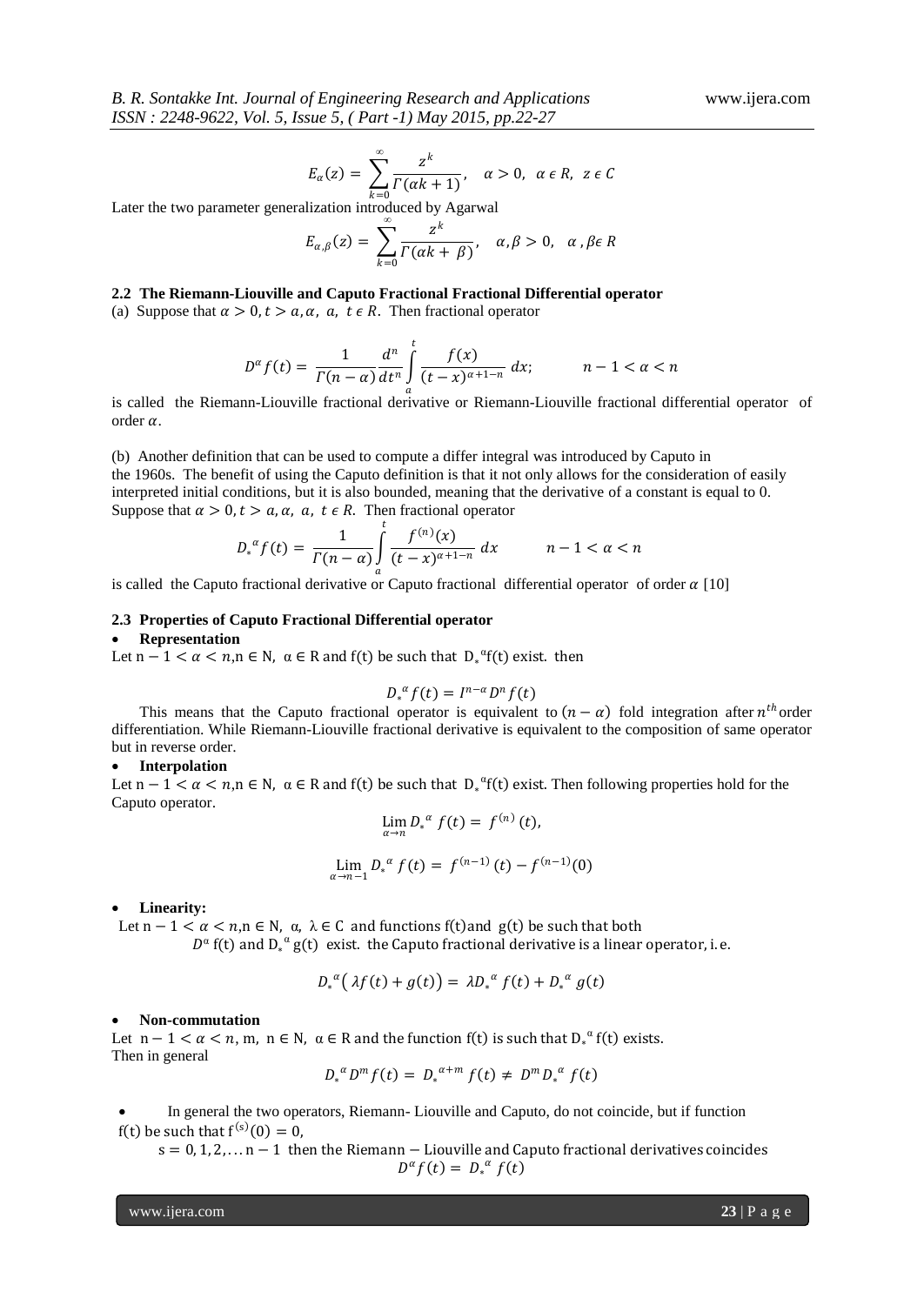# **Initial condition**

Consider the following differential equation

 $D^{\alpha} y(t) - y(t) = 0;$   $t > 0, n - 1 < \alpha < n \in N,$ (A)

 $[D^{\alpha-k-1}y(t)]_{t=0} = b_k$   $k = 0, 1, 2, ... n-1$  $\bar{D}_*^{\alpha} y(t) - y(t) = 0;$   $t > 0, n - 1 < \alpha < n \in N$  (B)  $y^{(k)}(0) = c_k k = 0, 1,$  2, ...  $n-1$ 

# **Here it is worth to note that:**

In (A) Riemann-Liouville fractional derivative is applicable and initial conditions with Fractional derivative are required. In such initial value problems solutions are practically useless, because there is no clear physical interpretation of this type of initial condition [12]. On the contrary in (B) the Caputo Fractional differentiation operator is applicable, standard initial conditions in terms of derivatives of integer order is involved. These initial conditions have clear physical interpretation as an initial position y(a) at point a, the initial velocityy'(a), initial acceleration y<sup>"</sup>(a) and so on.

This is a main advantage of Caputo operator over Riemann-Liouvillefractional operator.

The Laplace transform of the Caputo Fractional derivative is a generalization of the Laplace

transform of integer order derivative, where n is replaced by  $\alpha$ . The same does not hold for the Riemann-Liouville case. This Property is an important advantage of the Caputo operator over the Riemann-Liouville operator.

Let  $t > 0$ ,  $\alpha \in R$ ,  $n - 1 < \alpha < n \in N$  then the following relation between the Riemann Liouville and the Caputo operator holds [11]

$$
D_*^{\alpha} f(t) = D^{\alpha} f(t) - \sum_{k=0}^{n-1} \frac{t^{k-\alpha}}{\Gamma(k+1-\alpha)} f^{(k)}(0)
$$

# **III. The Laplace Transform**

# **3.1Definition:**

Let f(t) be a function of a variable t such that the function  $e^{-st} f(t)$  is integrable in  $[0, \infty)$  for some domain of values of s. The Laplace transform of the function  $f(t)$  is defined for above domain values of s and it is denoted by [12]  $L{f(t)} = \int_0^\infty e^{-st} f(t) dt$ . 0

The Laplace transform of function  $f(t) = t^{\alpha}$  is given for  $\alpha$  as non-integer order  $n - 1 < \alpha \le n$ 

$$
L\{t^{\alpha}\} = \frac{\Gamma(\alpha+1)}{S^{\alpha+1}}
$$

#### **3. 2Laplace Transform of the basic fractional operator**

Suppose that  $p > 0$ , and  $F(s)$  is the Laplace transform of  $f(t)$  then following statements holds [12]

(a) The Laplace transform of Riemann-Liouville Fractional differential operator of order  $\alpha$ is given by

$$
L\{D^{\alpha} f(t)\} = s^{\alpha} F(s) - \sum_{k=0}^{n-1} s^{n-k-1} [D^k I^{n-\alpha} f(t)]_{t=0} \qquad n-1 < \alpha < n \tag{3.1}
$$

(b) The Laplace transform of Caputo Fractional differential operator of order α is given by

$$
L\{D_*^{\alpha} f(t)\} = s^{\alpha} F(s) - \sum_{k=0}^{n-1} s^{\alpha - k - 1} f^{(k)}(0), \qquad n - 1 < \alpha \le n \in \mathbb{N} \tag{3.2}
$$

Which can also be obtain in the form

$$
L\{D_*^{\alpha} f(t)\} = \frac{s^n F(s) - s^{n-1} f(0) - s^{n-2} f'(0) - \dots - f^{(n-1)}(0)}{s^{n-\alpha}}
$$
(3.3)

(c) Let  $\alpha$ ,  $\beta$ ,  $\lambda \in R$ ,  $\alpha$ ,  $\beta > 0$ ,  $m \in N$ . Then the Laplace transform of the two – parameter function of Mittag-Leffler type is given by

www.ijera.com **24** | P a g e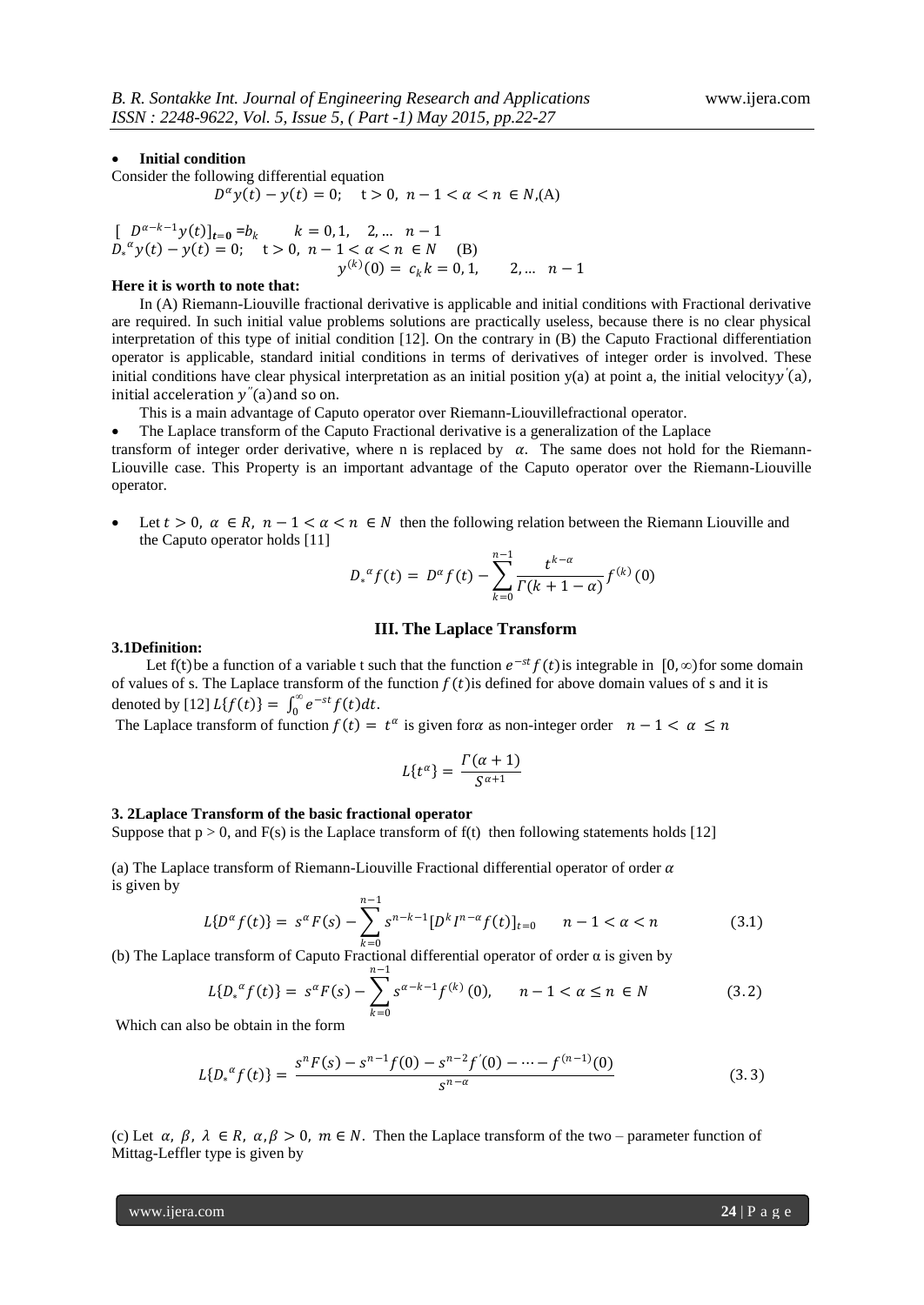$$
L\{t^{\alpha m+\beta-1}E_{\alpha,\beta}^{(m)}(\pm \lambda t^{\alpha})\} = \frac{m! \, s^{\alpha-\beta}}{(s^{\alpha} \mp \lambda)^{m+1}}, \quad Re(s) > |\lambda|^{\frac{1}{\alpha}} \tag{3.4}
$$

This formula is mainly used for solving FDEs.

**Lemma1:**Let  $a \in R$ ,  $\alpha \ge \beta > 0$ ,  $s^{\alpha-\beta} > |a|$  we have following inverse Laplace transform formula  $_{k}$  (n + k

$$
L^{-1}\left\{\frac{1}{(s^{\alpha}+as^{\beta})^{n+1}}\right\} = t^{\alpha(n+1)-1}\sum_{k=0}^{\infty}\frac{(-a)^{k}\binom{n+k}{k}}{\Gamma(k(\alpha-\beta)+(n+1)\alpha)}t^{k(\alpha-\beta)} \qquad (3.5)
$$

**Proof :**

$$
\frac{1}{(s^{\alpha} + as^{\beta})^{n+1}} = \frac{1}{(s^{\alpha})^{n+1} \left(1 + \frac{a}{s^{\alpha-\beta}}\right)^{n+1}} \\
= \frac{1}{(s^{\alpha})^{n+1}} \sum_{k=0}^{\infty} {n+k \choose k} \left(\frac{-a}{s^{\alpha-\beta}}\right)^{k} \quad \text{since} \quad \left[\frac{1}{(1+x)^{n+1}} = \sum_{k=0}^{\infty} {n+k \choose k} \left(-x\right)^{k}\right]
$$

Applying inverse Laplace transform

$$
= L^{-1} \left\{ \frac{1}{(s^{\alpha})^{n+1}} \right\} \sum_{k=0}^{\infty} {n+k \choose k} (-a)^k L^{-1} \left\{ \frac{1}{s^{k(\alpha-\beta)}} \right\}
$$

$$
= t^{\alpha(n+1)-1} \sum_{k=0}^{\infty} \frac{(-a)^k {n+k \choose k}}{\Gamma(k(\alpha-\beta) + (n+1)\alpha)} t^{k(\alpha-\beta)}
$$

**Lemma 2:**  $\alpha \ge \beta$ ,  $\alpha > \gamma$ ,  $a \in R$ ,  $s^{\alpha-\beta} > |a|, |s^{\alpha} + a s^{\beta}| > |b|$ 

$$
L^{-1}\left\{\frac{s^{\gamma}}{(s^{\alpha}+as^{\beta}+b)}\right\} = t^{\alpha-\gamma-1} \sum_{n=0}^{\infty} \sum_{k=0}^{\infty} \frac{(-b)^n (-a)^k \binom{n+k}{k}}{\Gamma(k(\alpha-\beta)+(n+1)\alpha-\gamma)} t^{k(\alpha-\beta)+n\alpha} \tag{3.6}
$$

**Proof:** 

$$
\left\{\frac{s^{\gamma}}{(s^{\alpha}+as^{\beta}+b)}\right\} = \frac{s^{\gamma}}{(s^{\alpha}+as^{\beta})(1+\frac{b}{s^{\alpha}+as^{\beta}})} = \frac{s^{\gamma}}{(s^{\alpha}+as^{\beta})} \frac{1}{(1+\frac{b}{s^{\alpha}+as^{\beta}})}
$$

Since  $\frac{b}{a}$  $\left| \frac{b}{s^{\alpha}+as^{\beta}} \right|$  < 1, and using  $\left| \frac{1}{(1+a)^{\beta}} \right|$  $\frac{1}{(1+x)} = \sum_{n=0}^{\infty} (-1)^n x^n$  $=\frac{s^{\gamma}}{\sqrt{a^{\gamma}}$  $\frac{s^{\gamma}}{(s^{\alpha}+as^{\beta})}\sum_{s}^{s}(-1)^{n}(\frac{b}{s^{\alpha}+a^{\beta}})$  $\frac{b}{s^{\alpha}+as^{\beta}})^n$ *∞*  $n=0$  $=$   $\left( -b\right) ^{n}$ *∞*  $n=0$  $s^{\gamma}$  $(s^{\alpha} + as^{\beta})^{n+1}$ 

Applying inverse Laplace transform and using Lemma 1,  $\text{ also } L^{-1}\{s^{\gamma}\} = \frac{t^{-\gamma - 1}}{R(s^{\gamma})}$  $\Gamma(-\gamma)$ 

$$
=t^{\alpha-\gamma-1}\sum_{n=0}^{\infty}\sum_{k=0}^{\infty}\frac{(-b)^{n}(-a)^{k}\binom{n+k}{k}}{\Gamma(k(\alpha-\beta)+(n+1)\alpha-\gamma)}t^{k(\alpha-\beta)+n\alpha}
$$

# **IV. Applications**

In this section we obtain the solution of some linear fractional differential equations with Caputo operator using Laplace transform method.The Laplace transform method is one of the most powerful methods of solving LFDE switch constant coefficients. On the other hand it is useless for LFDEs with general variablecoefficients or for nonlinear FDEs.

**Example 1.**Consider the fractional differential equation of the form

www.ijera.com **25** | P a g e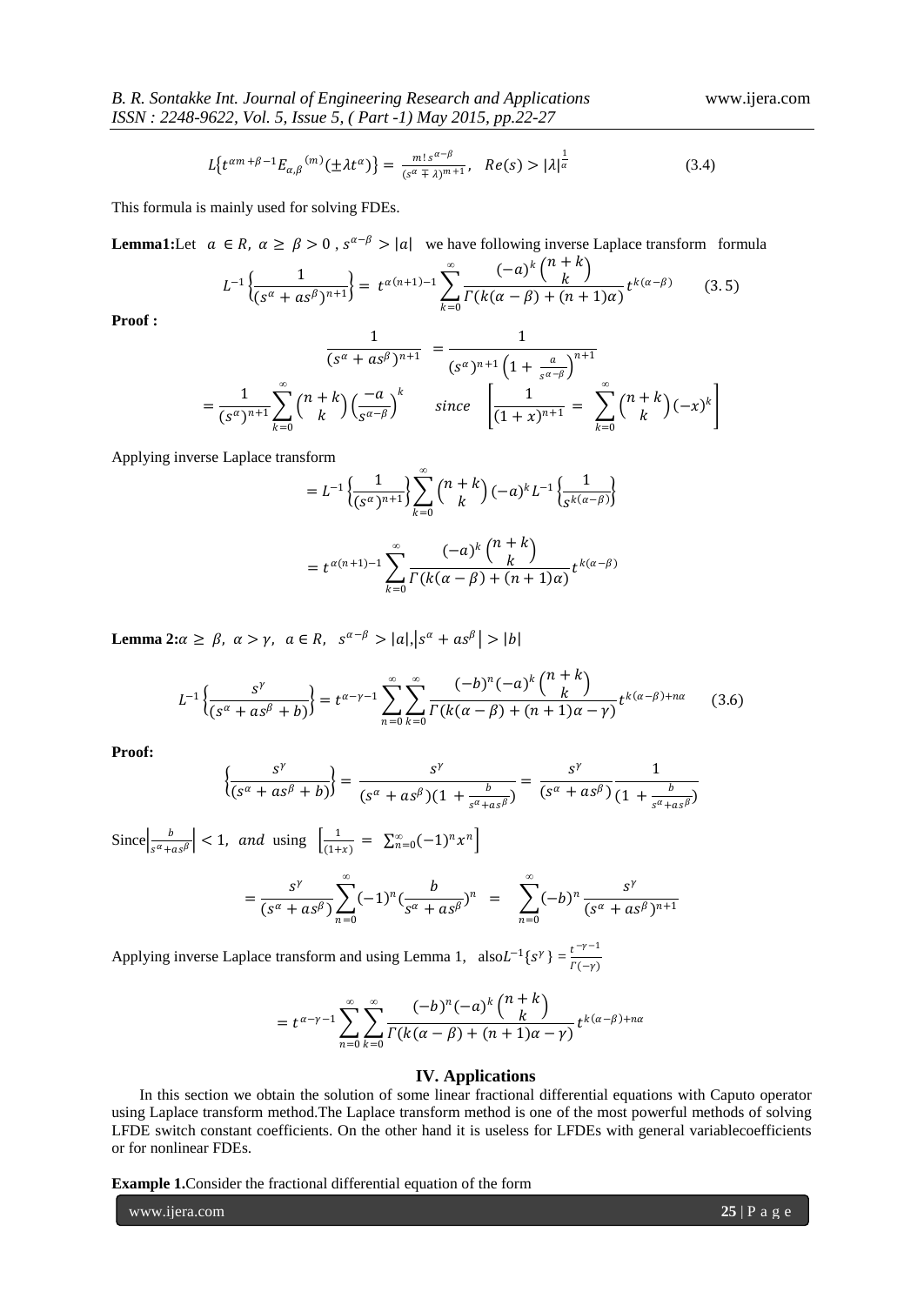$$
D_*^{\alpha} y(t) = f(t)
$$
 with initial conditions

 $y^{(k)}(0) = c_k; \quad k = 0, \quad 1, 2, \dots n-1$ Where  $D_*^{\alpha}$  denotes Caputo derivative and *n* is the smallest integer greater than  $\alpha$ 

# **Solution:**

Suppose that  $f(t)\mathbb{Z}$  isa sufficiently good function i.e. Laplace transform of  $f(t)$  existApplying the Laplace transform on both the sides of equation we have,

$$
L{D_*}^{\alpha}y(t) = L{f(t)}
$$

Applying (3.2) on LHS we get,  $s^{\alpha}Y(s) - \sum_{k=0}^{n-1} s^{\alpha-k-1}y^{(k)}(0) = F(s)$ 

Since Laplace transform is linear equation can be solved with respect to  $Y(s)$  as follows

Y(s) = 
$$
\frac{F(s) + \sum_{k=0}^{n-1} s^{\alpha-k-1} y^{(k)}(0)}{s^{\alpha}}
$$
 by using initial conditions  
Y(s) = 
$$
\frac{F(s) + \sum_{k=0}^{n-1} c_k s^{\alpha-k-1}}{s^{\alpha}}
$$

 $\sum_{s}^{s}$  by Laplace transform of the two-parameter of Mittag-Leffler type as well as the linearity property it follows

$$
Y(s) = \frac{F(s)}{s^{\alpha}} + \sum_{k=0}^{n-1} \frac{s^{\alpha-k-1}}{s^{\alpha}} c_k
$$

Making use of (3.4),

$$
= \frac{F(s)}{s^{\alpha}} + \sum_{k=0}^{n-1} L\{t^{k} E_{\alpha,k+1}(t^{\alpha})\} c_{k} = \frac{F(s)}{s^{\alpha}} + L\left\{\sum_{k=0}^{n-1} c_{k} t^{k} E_{\alpha,k+1}(t^{\alpha})\right\}
$$

Then using the inverse Laplace transform  $y(t)$  can be found as

$$
L^{-1}{Y(s)} = L^{-1}\left\{\frac{F(s)}{s^{\alpha}} + L\left\{\sum_{k=0}^{n-1} c_k t^k E_{\alpha,k+1}(t^{\alpha})\right\}\right\}
$$

$$
y(t) = L^{-1}\left\{\frac{F(s)}{s^{\alpha}}\right\} + \sum_{k=0}^{n-1} c_k t^k E_{\alpha,k+1}(t^{\alpha}) = t^{\alpha-1} E_{\alpha,\alpha}(t^{\alpha}) * f(t) + \sum_{k=0}^{n-1} c_k t^k E_{\alpha,k+1}(t^{\alpha})
$$

which isa required solution.

# **Example 2**

Consider the Bagley- Torvik equation which arises in modeling the motion of a rigid plate immersed in a Newtonian fluid.

$$
D_*^2 y(t) + 2D_*^{\frac{3}{2}} y(t) + 2y(t) = 8t^5; y(0) = 0, \qquad y'(0) = 0
$$

**Solution:**

Applying the Laplace transform on both the sides of above equation we have,

$$
L{D_*}^2 y(t) + 2D_*^{\frac{3}{2}} y(t) + 2y(t) = L{8t^5}
$$

$$
s^2 Y(s) - sy(0) - y'(0) + 2\left[\frac{s^2 Y(s) - sy(0) - y'(0)}{s^{\frac{1}{2}}}\right] + 2Y(s) = 8\frac{5!}{s^6}
$$

by initial conditions

$$
s^{2}Y(s) - s(0) - (0) + 2\left[\frac{s^{2}Y(s) - s(0) - (0)}{s^{\frac{1}{2}}}\right] + 2Y(s) = 8\frac{5!}{s^{6}}
$$
  

$$
s^{2}Y(s) + 2\frac{s^{2}Y(s)}{s^{\frac{1}{2}}} + 2Y(s) = 8\frac{5!}{s^{6}}
$$
  

$$
Y(s)\left[s^{2} + 2s^{\frac{3}{2}} + 2\right] = 8\frac{5!}{s^{6}} = Y(s) = \frac{8\times5!}{s^{6}\left(s^{2} + 2s^{\frac{3}{2}} + 2\right)}
$$

www.ijera.com **26** | P a g e